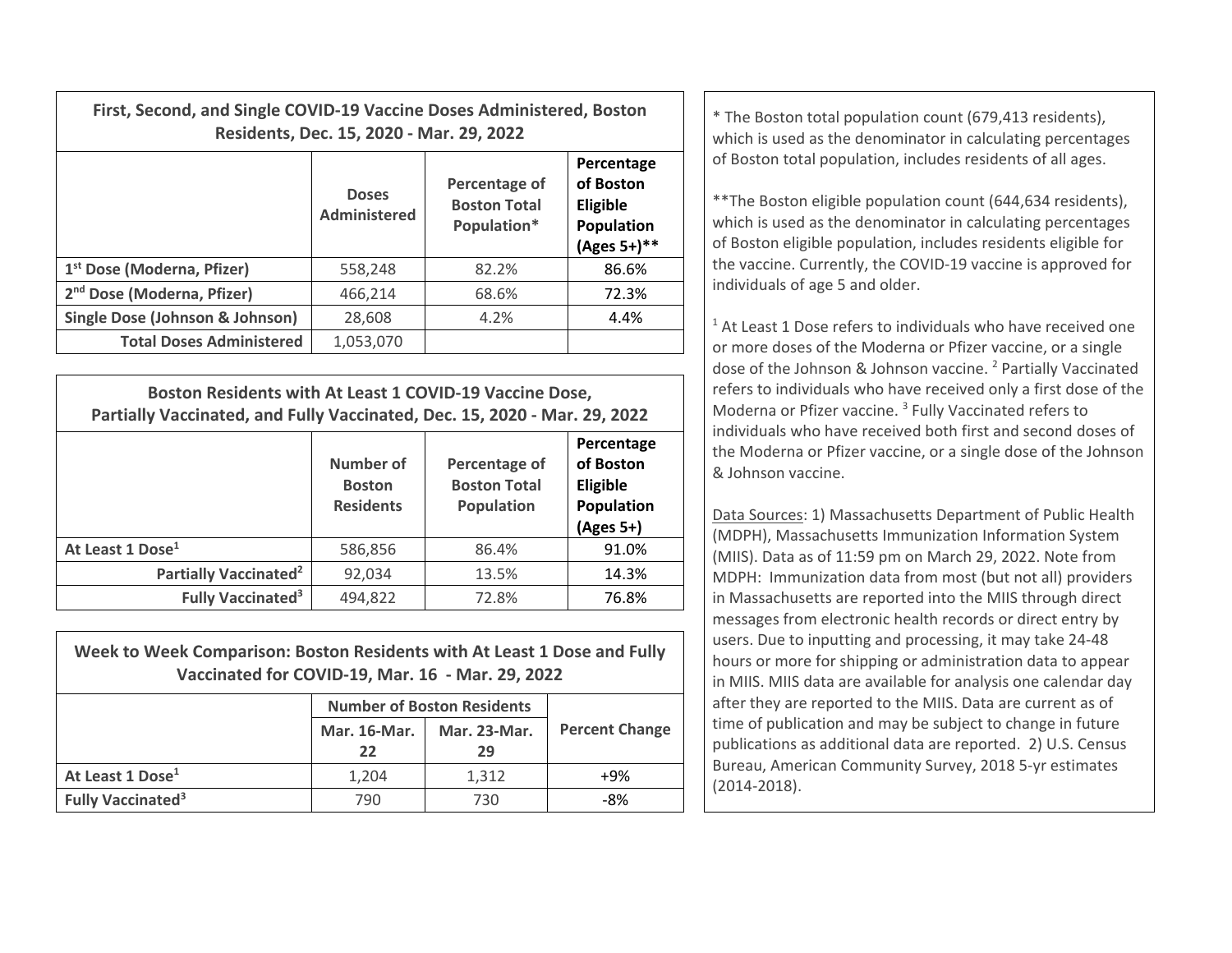

\* Total number of individuals receiving their initial dose in the 10‐week period.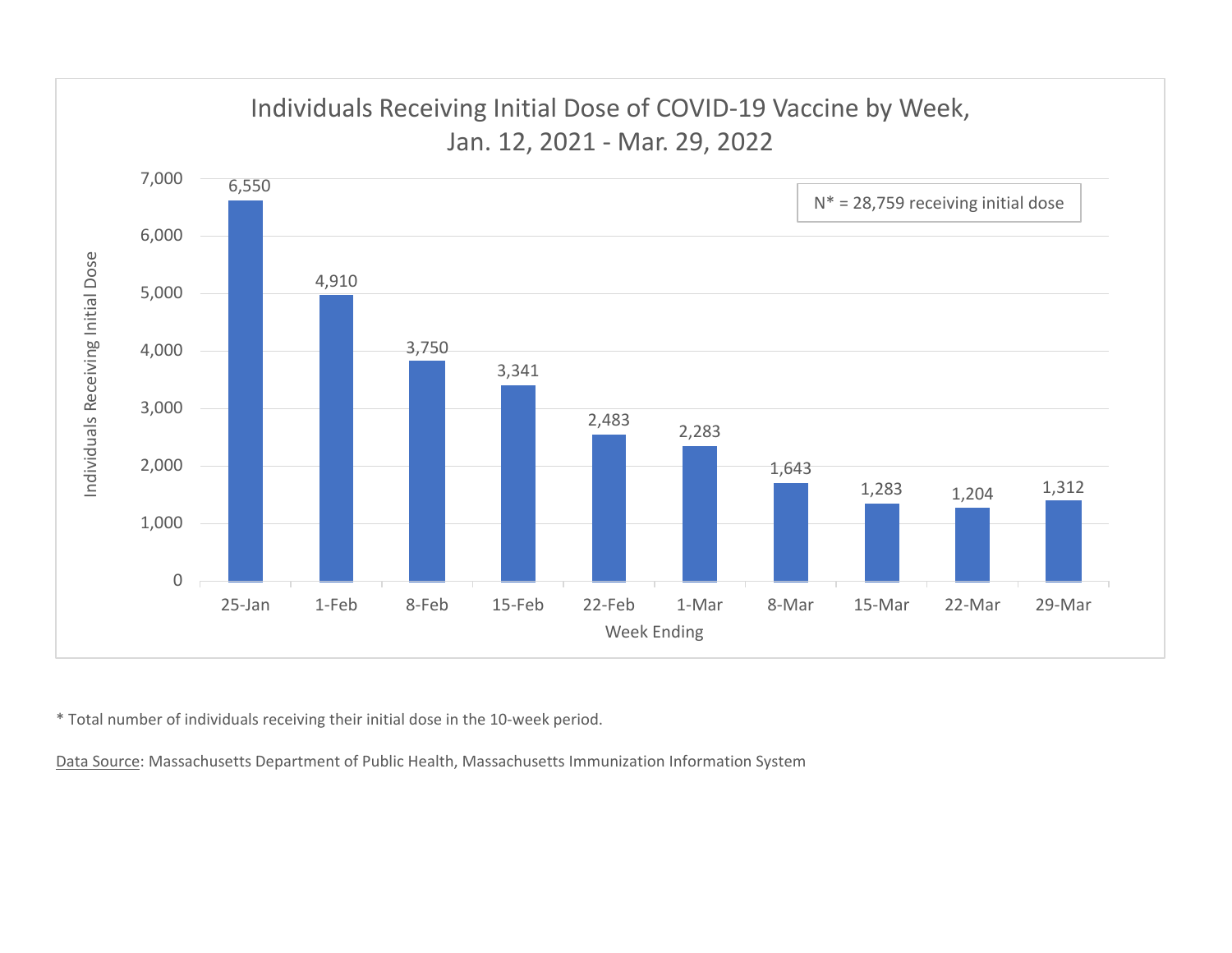

\* Total number of individuals receiving their final dose in the 10‐week period.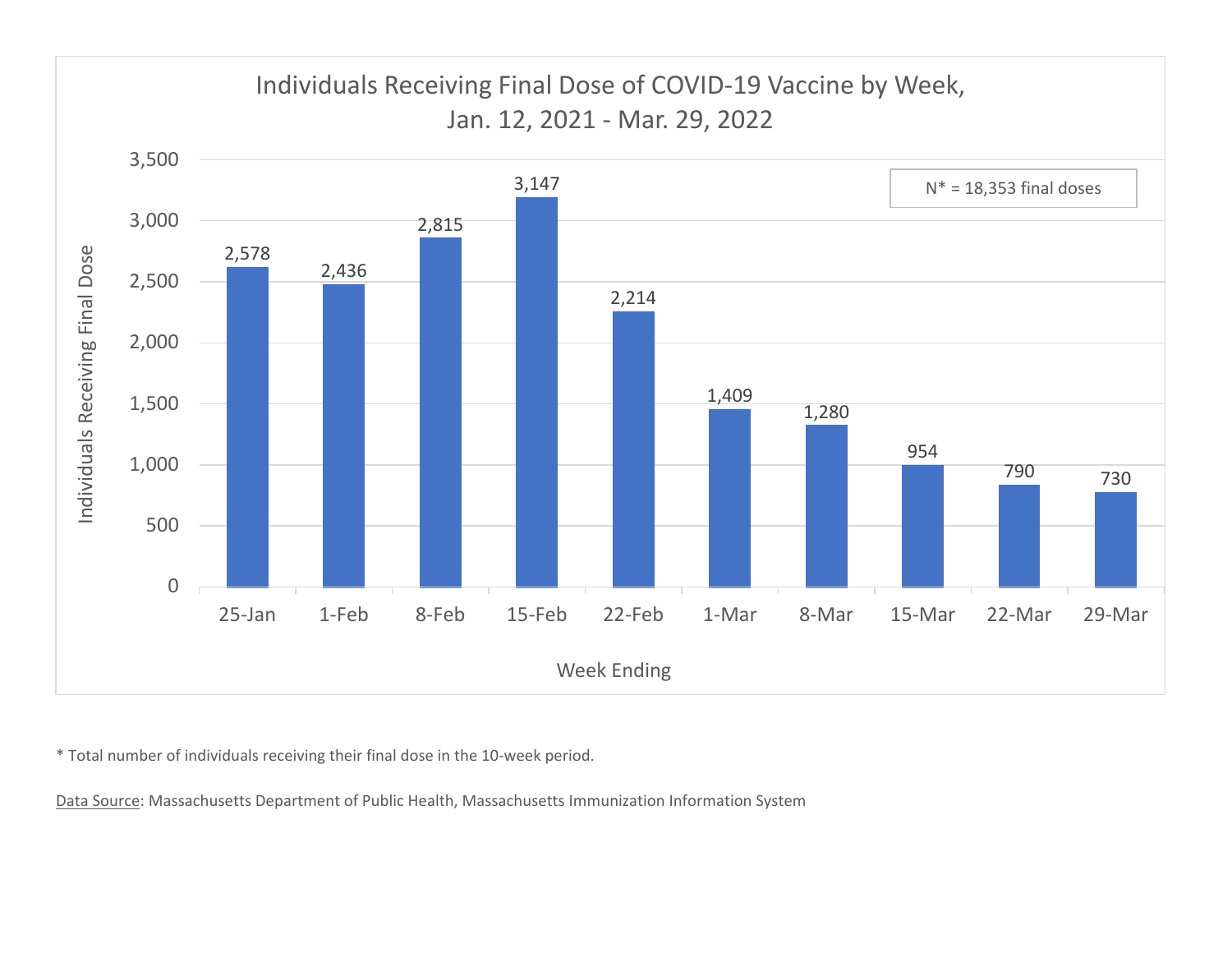

\* Varies from Total N of Individuals with At Least 1 Dose (586,856) due to missing age data for 8 individuals.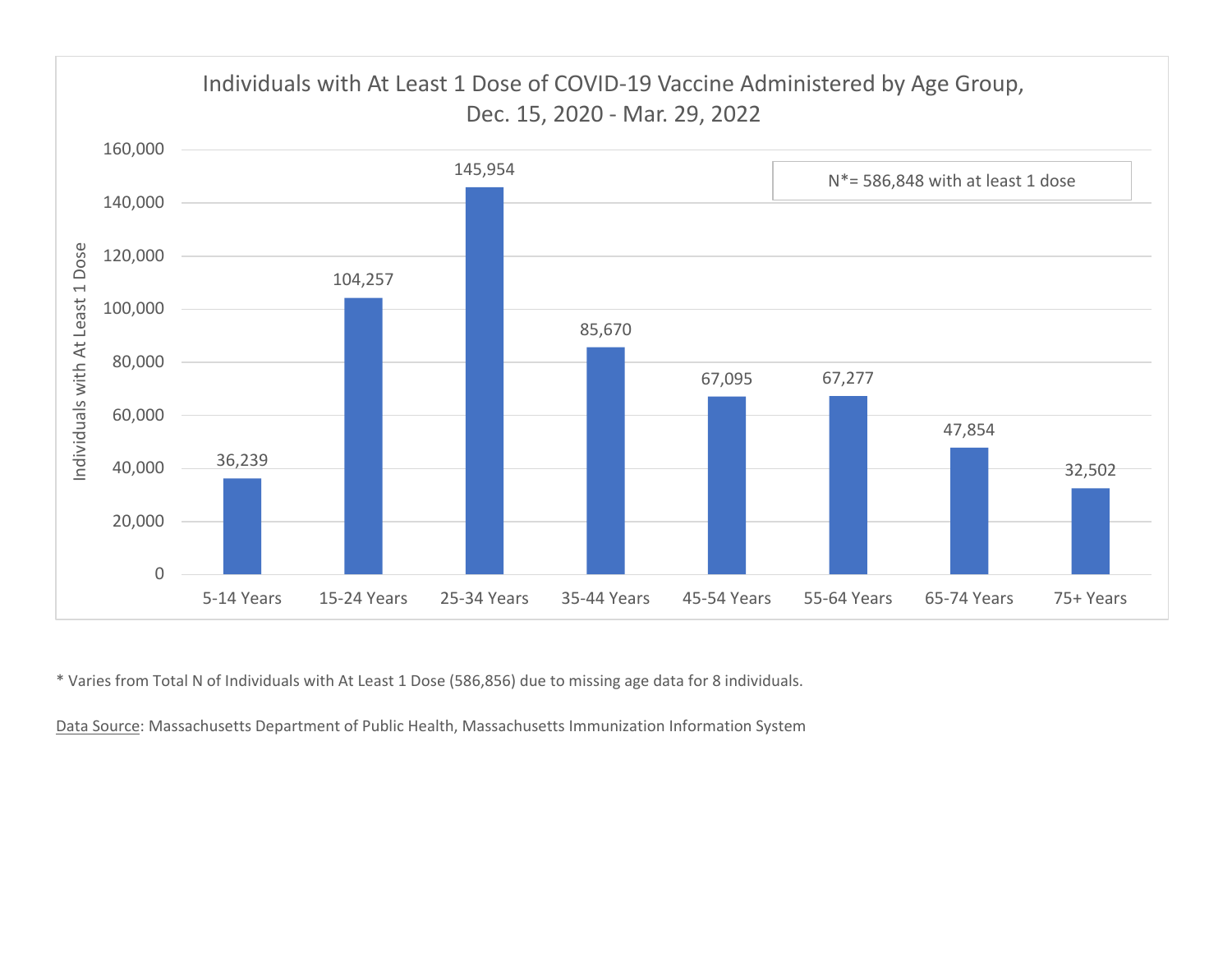

\* Varies from Total N of Individuals with At Least 1 Dose (586,856) due to missing age data for 8 individuals.

In accordance with CDC practices, BPHC has capped the percent of population coverage metrics at 99.9%. These metrics could be greater than 99.9% for multiple reasons, including census denominator data not including all individuals that currently reside in the county (e.g., part time residents) or potential data reporting errors. Estimates may change as new data are made available.

Percentage of overall Boston population with at least 1 dose <sup>=</sup> 86.4%.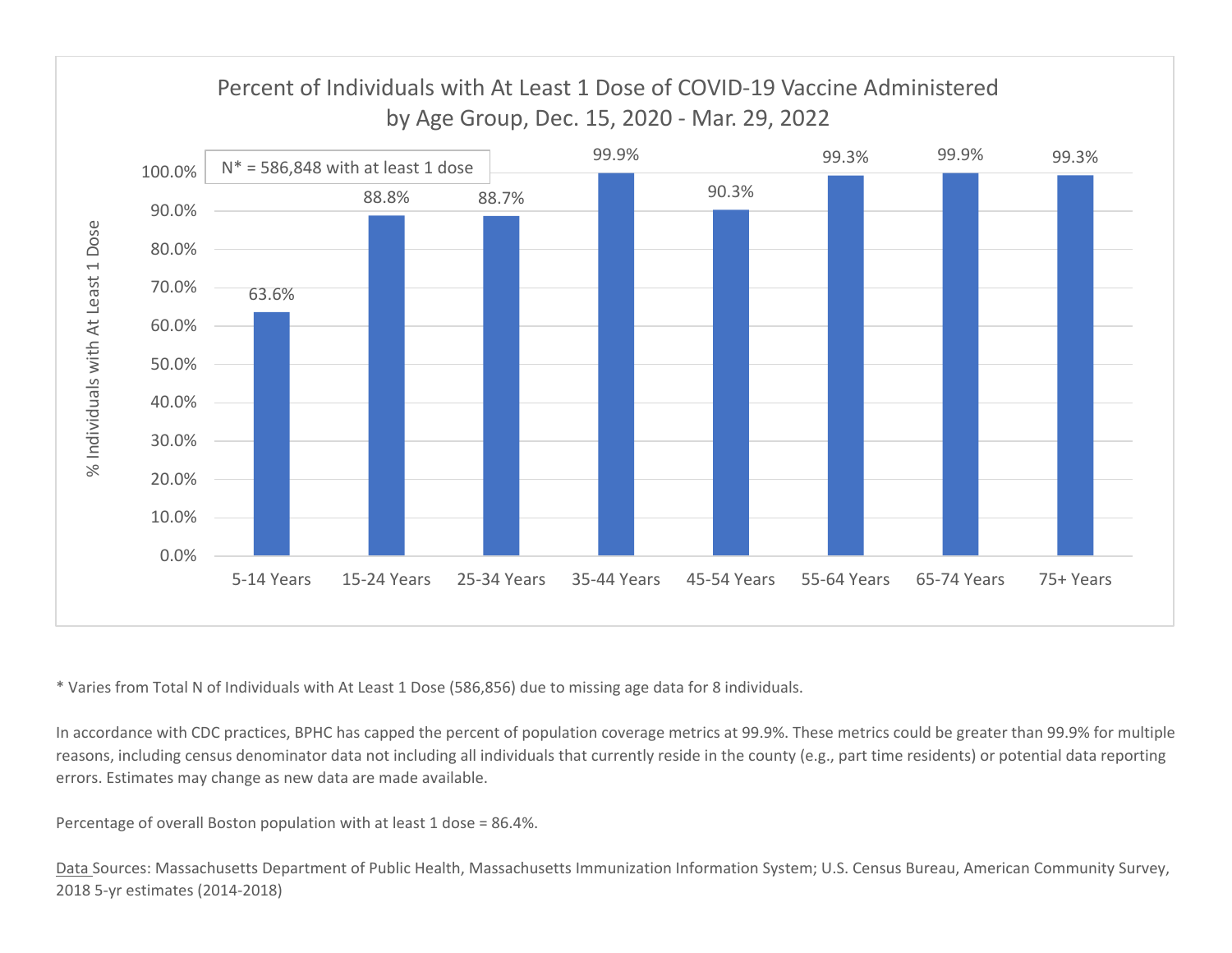

\* Varies from Total N of Fully Vaccinated Individuals (494,822) due to missing age data for 2 individuals.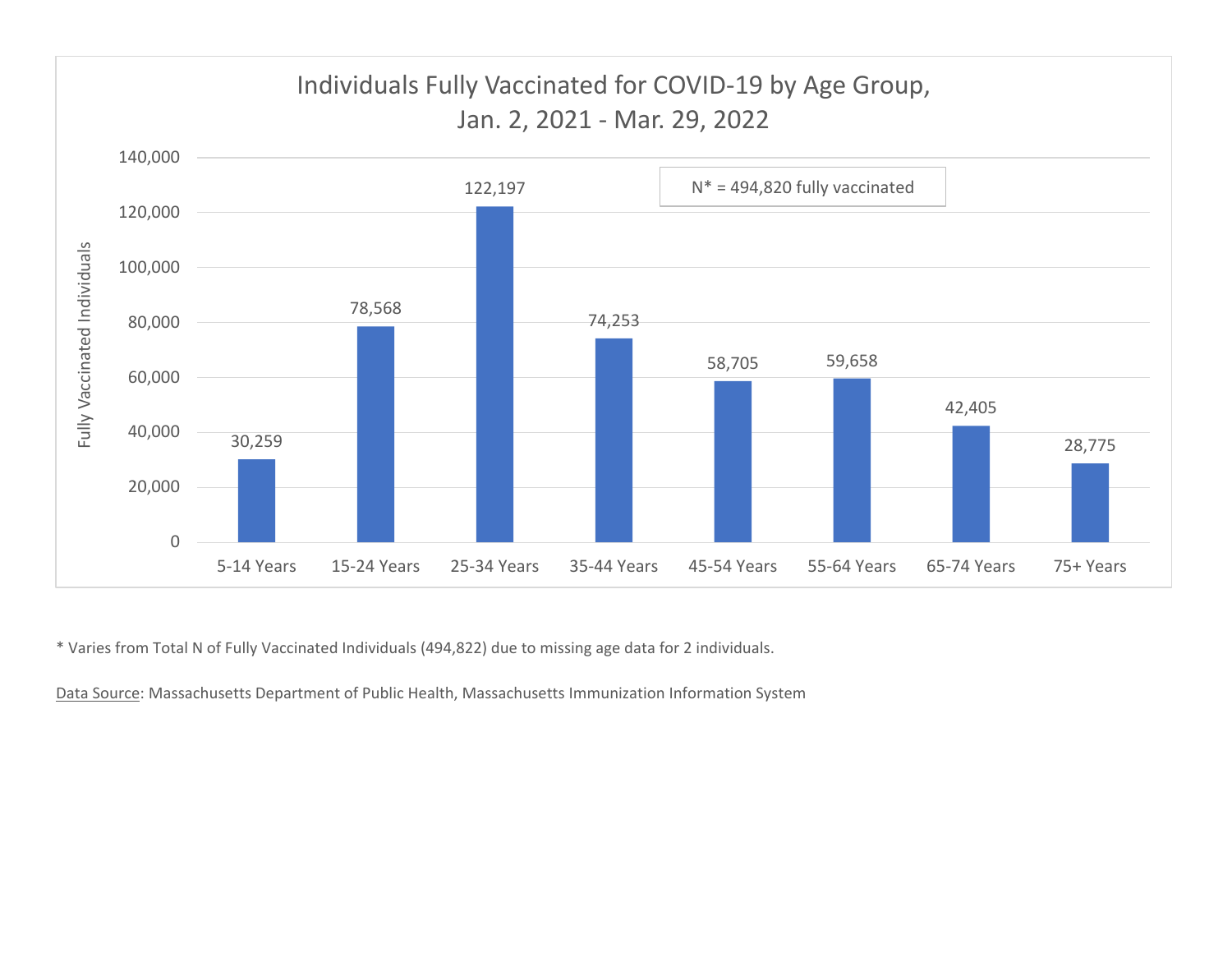

\* Varies from Total N of Fully Vaccinated Individuals (494,822) due to missing age data for 2 individuals.

Percentage of overall Boston population fully vaccinated <sup>=</sup> 72.8%.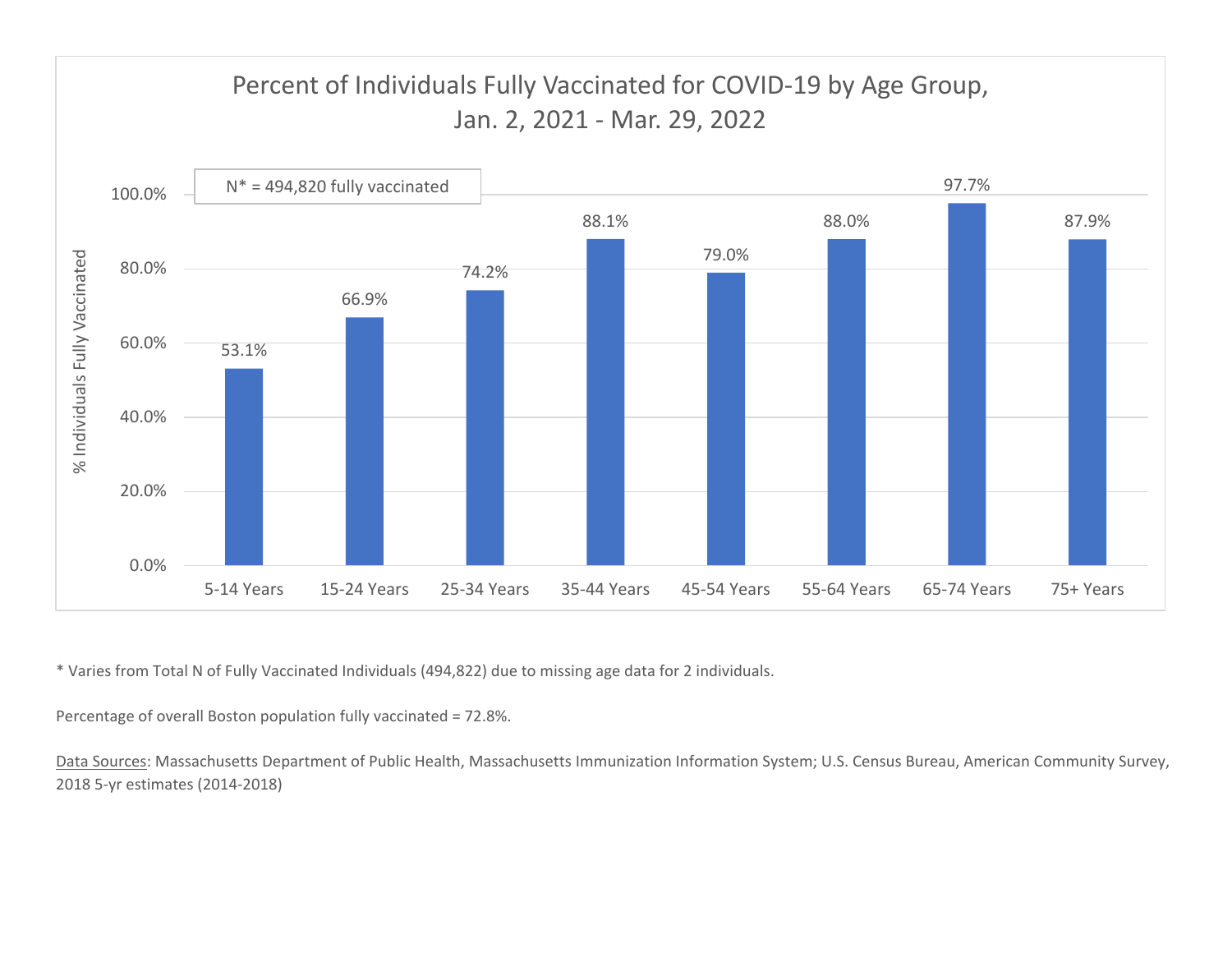

Asian/PI <sup>=</sup> Asian, Native Hawaiian, and Pacific Islander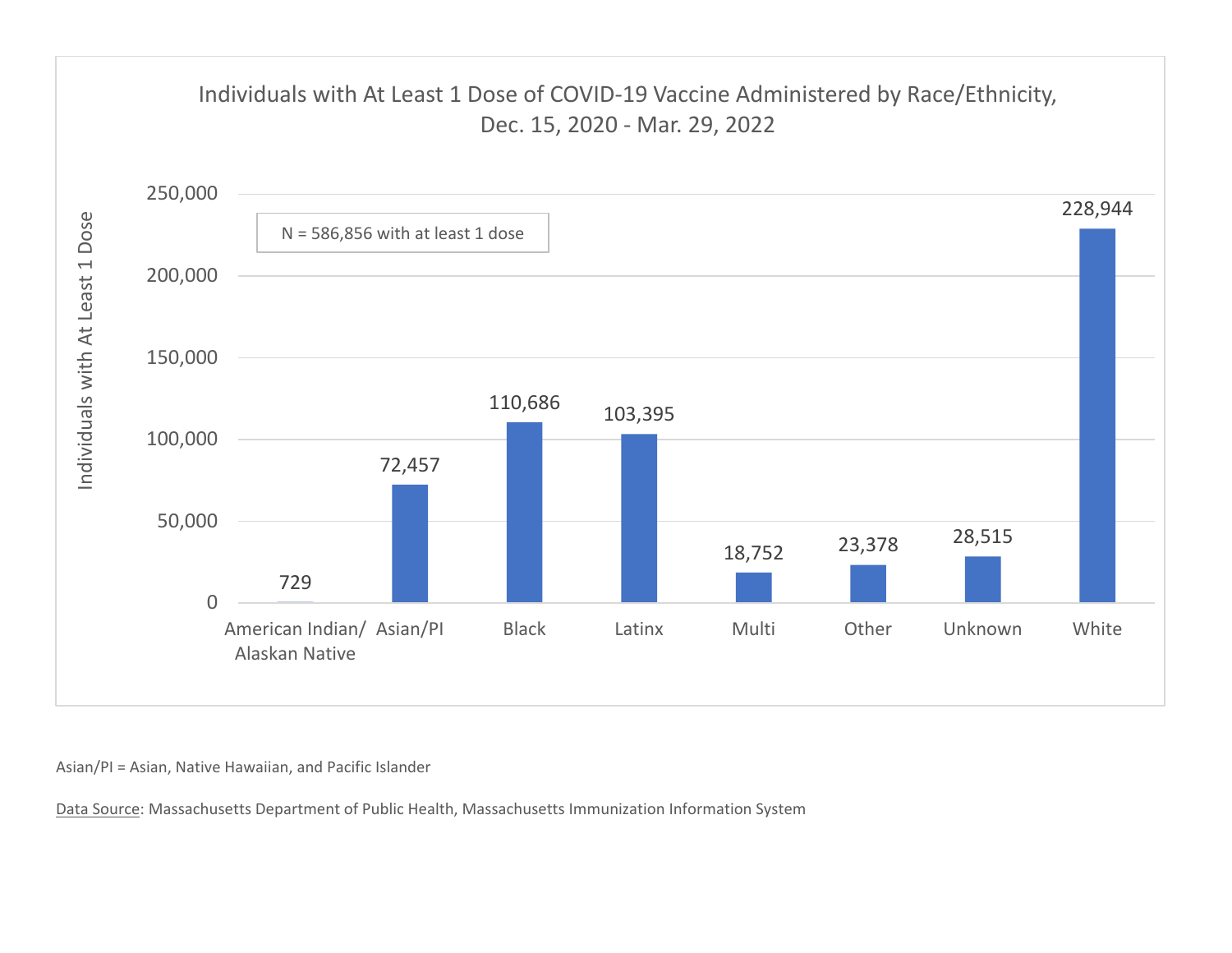

Asian/PI <sup>=</sup> Asian, Native Hawaiian, and Pacific Islander

\* Varies from Total N of Individuals with At Least 1 Dose (586,856) because data for residents who identify as Multiracial, Other, or Unknown are not included in this chart due to lack of comparable population data.

Percentage of overall Boston population with at least 1 dose <sup>=</sup> 86.4%.

In accordance with CDC practices, BPHC has capped the percent of population coverage metrics at 99.9%. These metrics could be greater than 99.9% for multiple reasons, including census denominator data not including all individuals that currently reside in the county (e.g., part time residents) or potential data reporting errors. Estimates may change as new data are made available.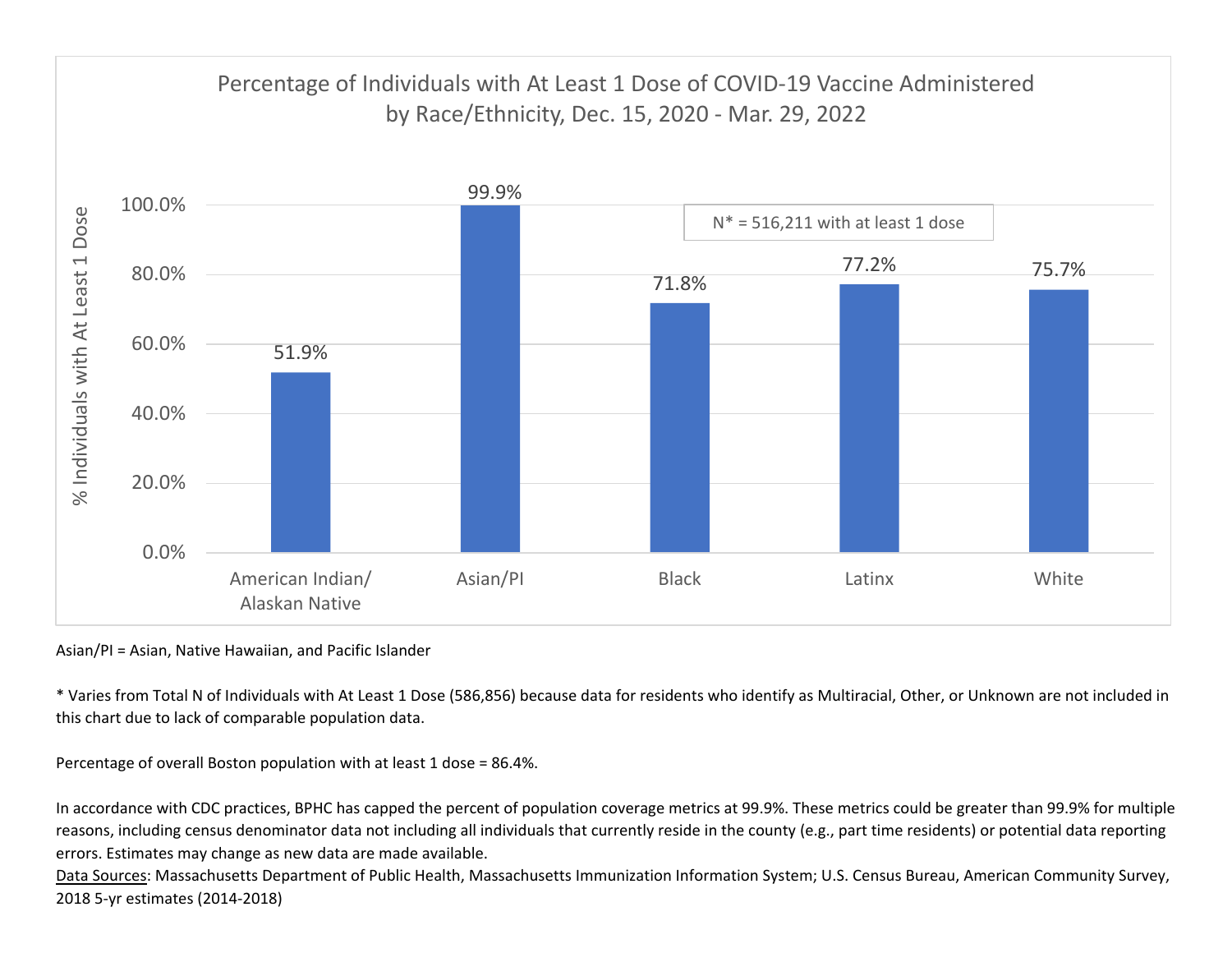

Asian/PI <sup>=</sup> Asian, Native Hawaiian, and Pacific Islander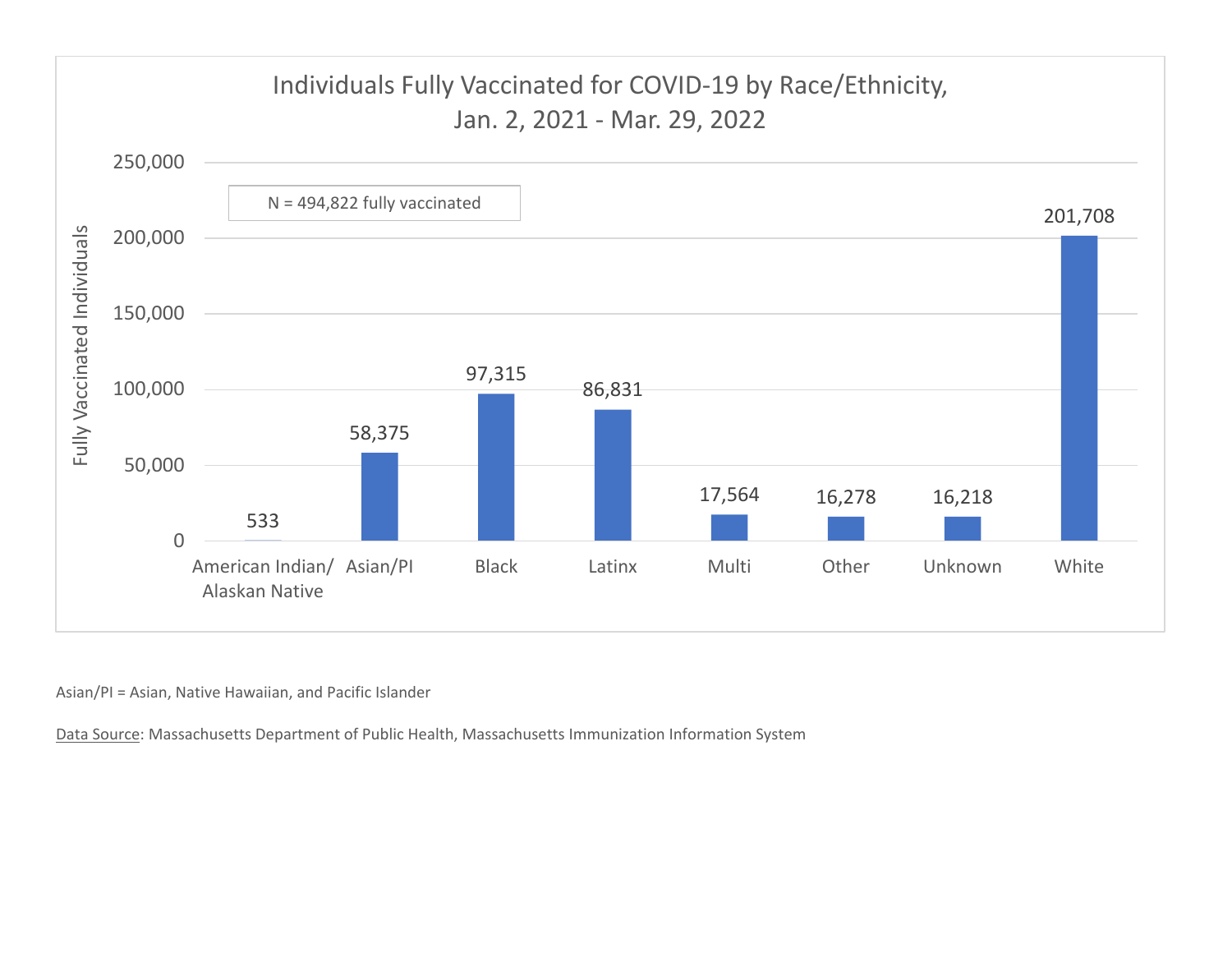

## Asian/PI <sup>=</sup> Asian, Native Hawaiian, and Pacific Islander

\* Varies from Total N of Fully Vaccinated Individuals (494,822) because data for residents who identify as Multiracial, Other, or Unknown are not included in this chart due to lack of comparable population data.

Percentage of overall Boston population fully vaccinated <sup>=</sup> 72.8%.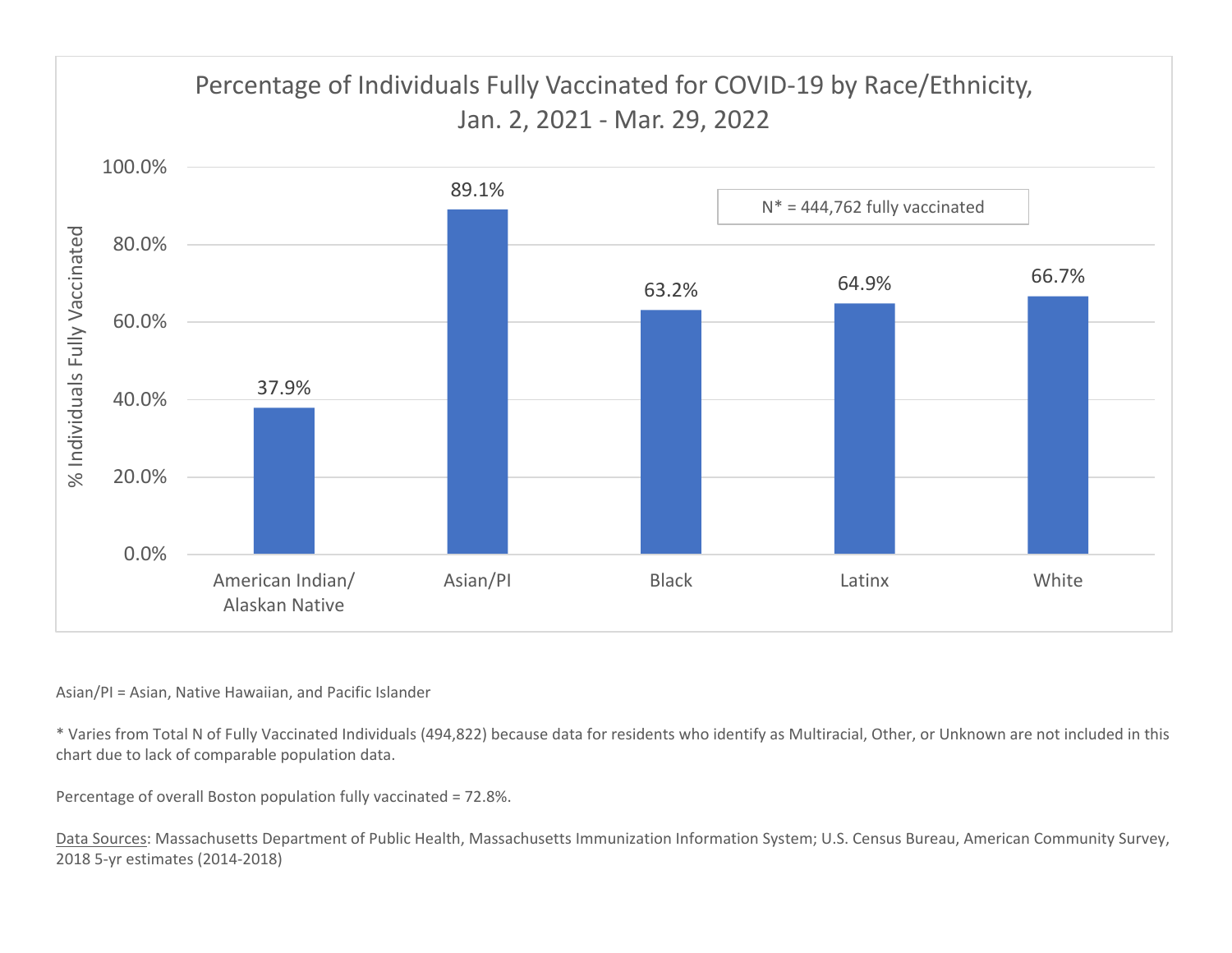

BB/BH/DT/NE/WE <sup>=</sup> Back Bay/Beacon Hill/Downtown/North End/West End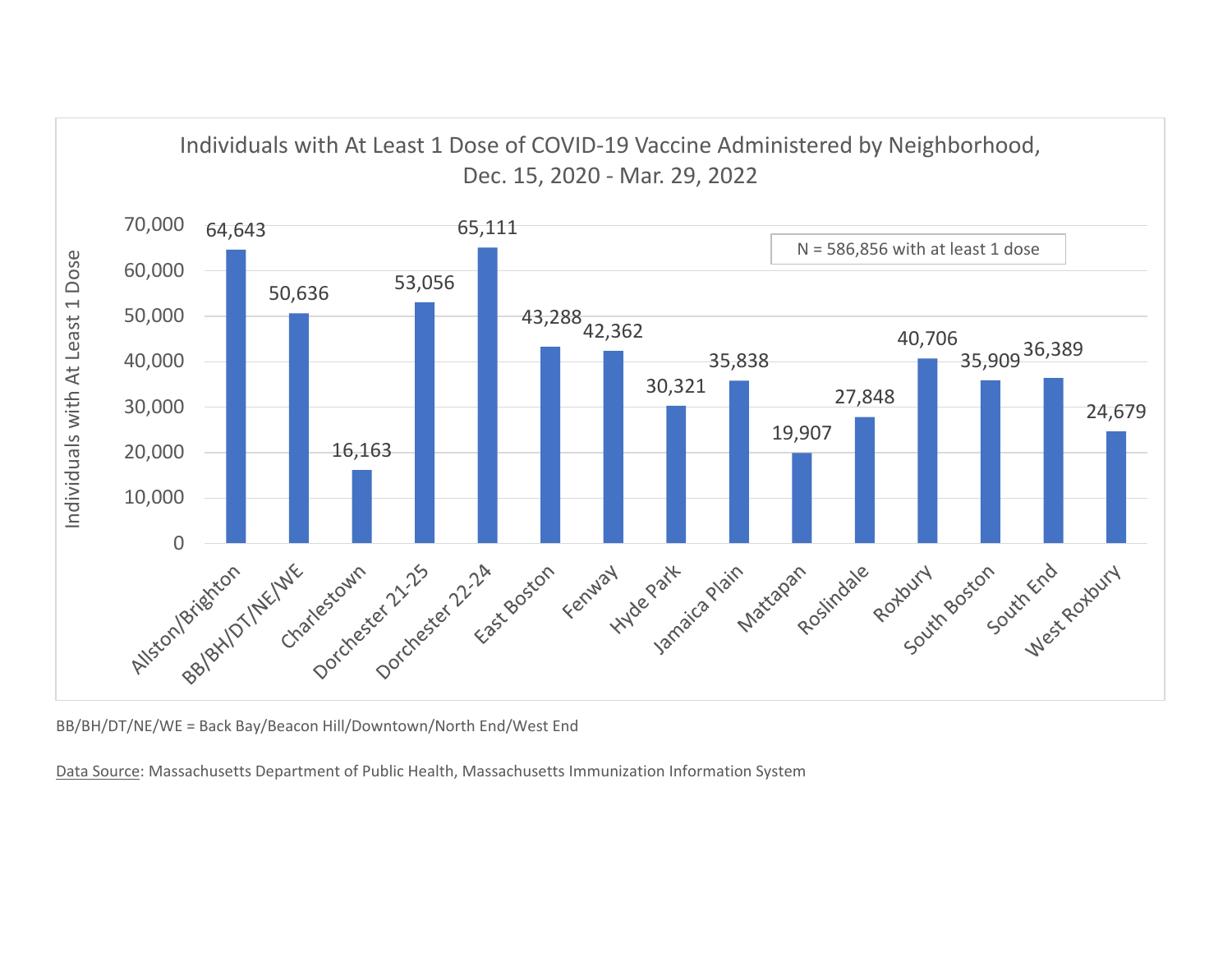

BB/BH/DT/NE/WE <sup>=</sup> Back Bay/Beacon Hill/Downtown/North End/West End

Percentage of overall Boston population with at least 1 dose <sup>=</sup> 86.4%.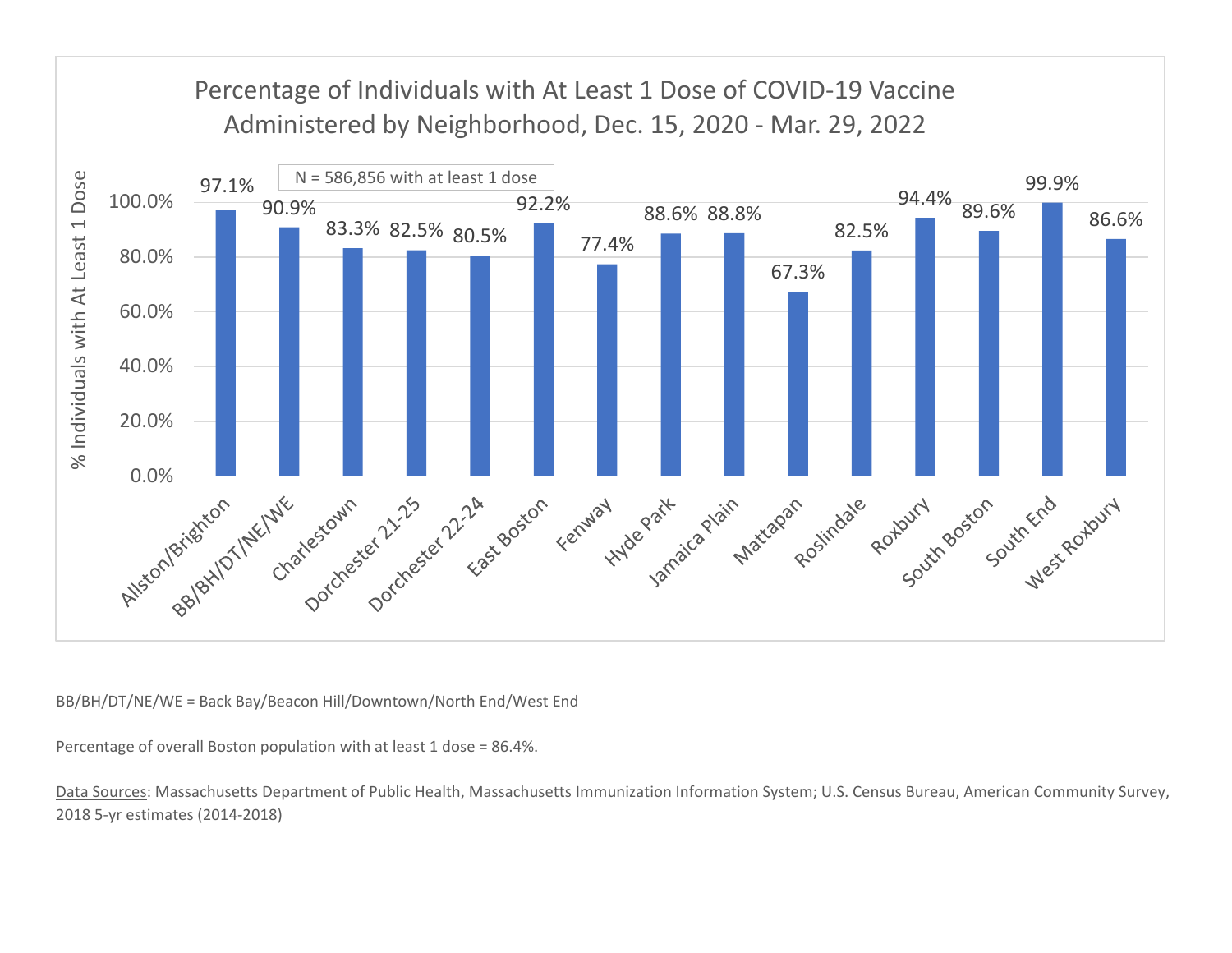

BB/BH/DT/NE/WE <sup>=</sup> Back Bay/Beacon Hill/Downtown/North End/West End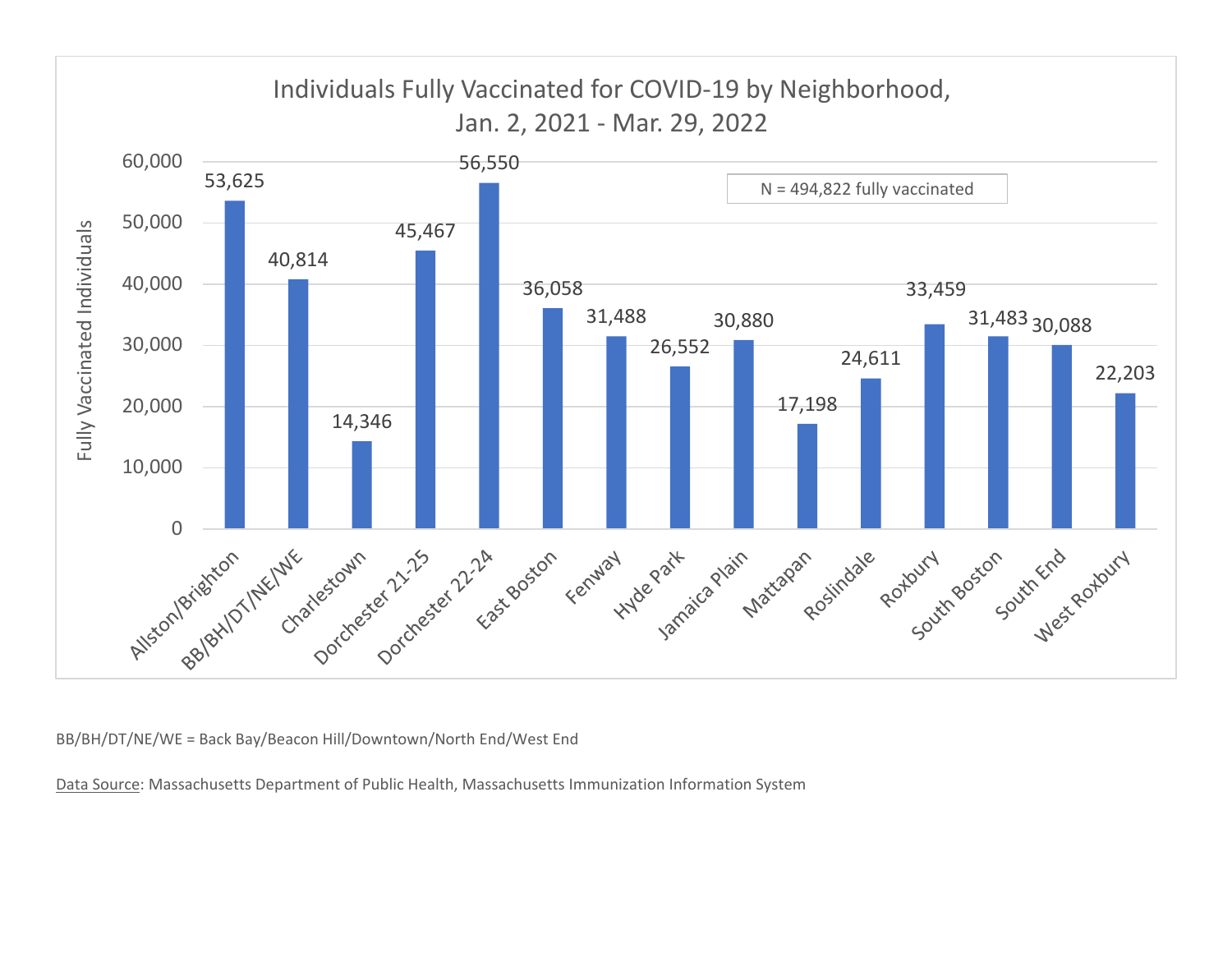

BB/BH/DT/NE/WE <sup>=</sup> Back Bay/Beacon Hill/Downtown/North End/West End

Percentage of overall Boston population fully vaccinated <sup>=</sup> 72.8%.